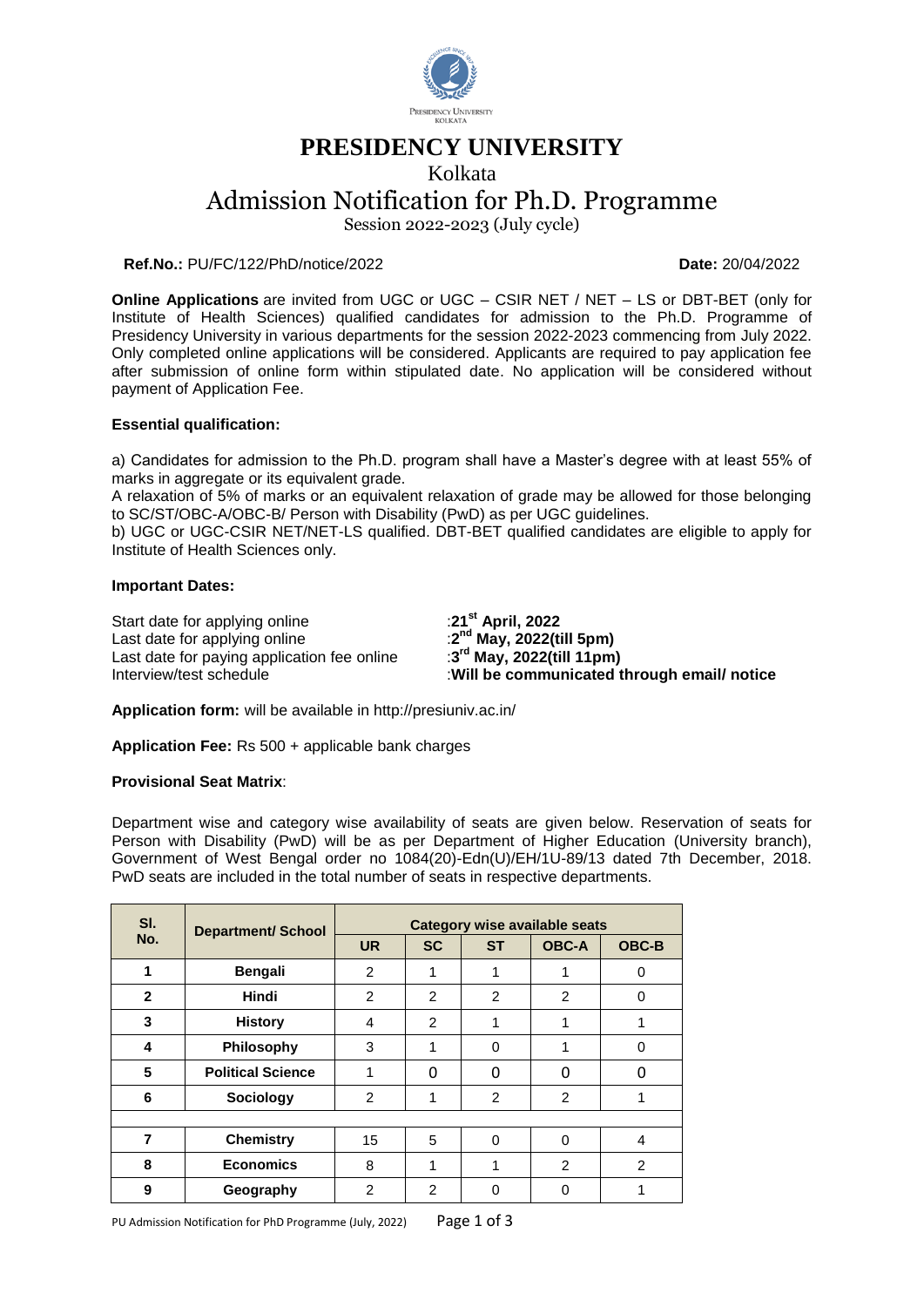| SI. | <b>Department/ School</b>                                        | Category wise available seats |           |           |                |              |  |
|-----|------------------------------------------------------------------|-------------------------------|-----------|-----------|----------------|--------------|--|
| No. |                                                                  | <b>UR</b>                     | <b>SC</b> | <b>ST</b> | <b>OBC-A</b>   | <b>OBC-B</b> |  |
| 10  | Geology                                                          | 24                            | 13        | 4         |                | 2            |  |
| 11  | <b>Life Sciences</b>                                             |                               | 8         | 3         | 9              | 0            |  |
| 12  | <b>Mathematics</b>                                               | 12                            | 5         |           | $\mathfrak{p}$ | 2            |  |
| 13  | <b>Physics</b>                                                   | 20                            | 7         | 3         | 4              | 3            |  |
| 14  | <b>Statistics</b>                                                | 4                             |           | 0         |                |              |  |
| 15  | <b>Institute of Health</b><br><b>Science</b><br>(Newtown Campus) | 4                             |           |           |                |              |  |

# **Available Research Areas/ Specialisations**

#### Bengali:

- a) Medieval Bengal literature & theory of literature
- b) Drama, Fiction
- c) Modern Bengali Poetry
- d) Any other

#### Hindi:

Contemporary poetry, Poetics, Comparative Literature, Language, Folk lore, Criticisms, Poetry, Fiction or any other

# History: Open/Any

# Philosophy:

Philosophy of Film and Literature , Philosophy of Gender Studies, Social-Political Philosophy, Western and Indian Logic

#### Political Science:

Urban Politics

#### Sociology: Open/Any

#### Chemistry:

Physical Chemistry, Organic Chemistry, Inorganic Chemistry

#### Economics:

- a) Financial Economics
- b) Empirical Development Economics (Including Health Economics, Socio-Economic Mobility, Migration and Aspiration, Electoral incentives etc.)
- c) Environmental & Resource Economics
- d) Social Network Analysis

#### Geography:

- a) Hydrology/Fluvial Geomorphology
- b) River Ecology/Fluvial Geomorphology/Physical Landscape Analysis/River Science (*only for SC candidate*)
- c) Political Geography
- d) Human Geography (*only for OBCB candidate*)

#### Geology: Open/Any

#### Life Sciences:

- a) Impact of climate change on aquatic environment, marine ecology
- b) Heart development and disease
- c) Biotechnological improvement of crop plants